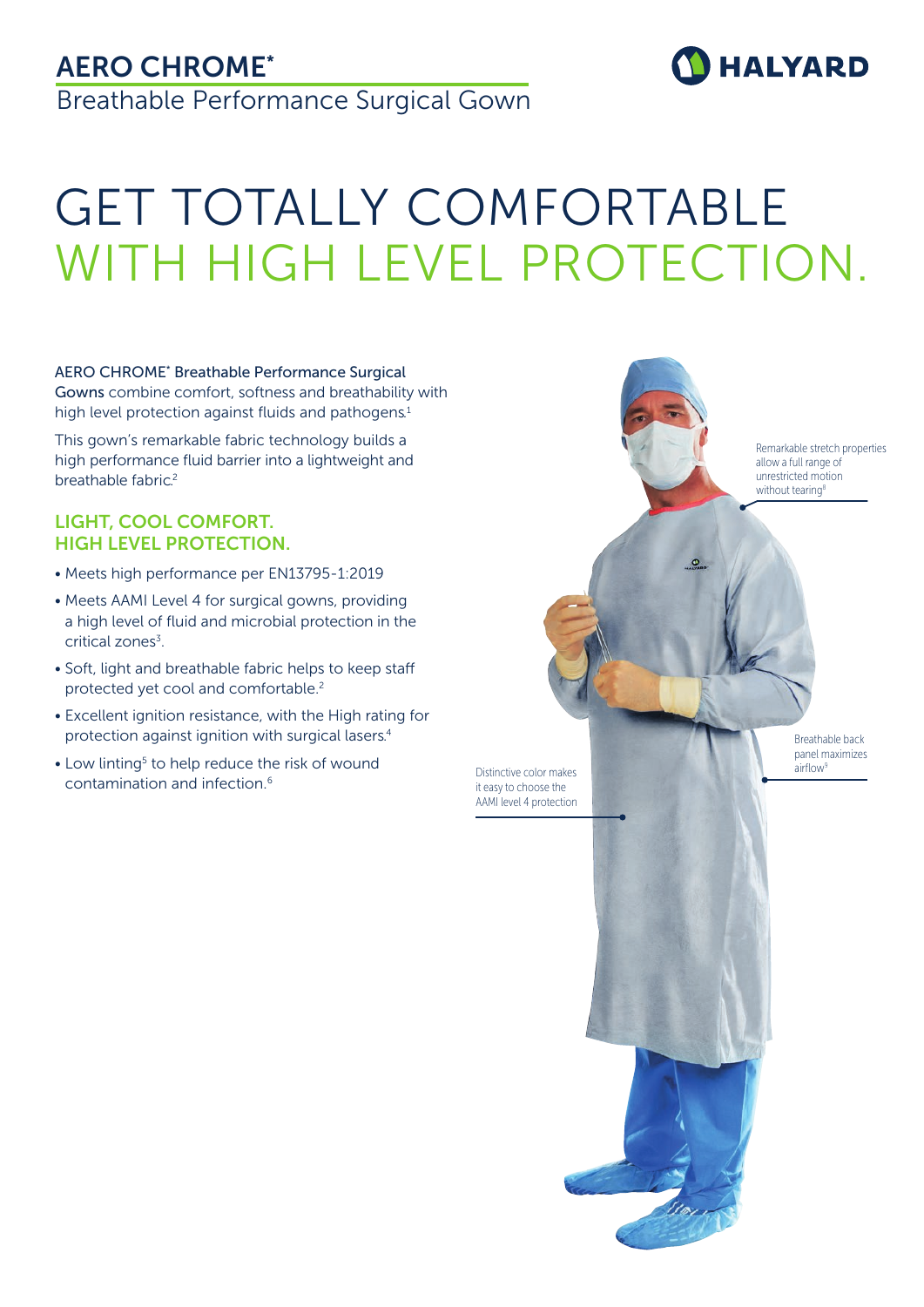#### THE BACK PANEL THAT BREATHES

The AERO CHROME\* surgical gown has a highly breathable back panel that maximizes air circulation.10



## THE GOWN THAT STANDS OUT ON THE BACK TABLE.

When choosing from a sea of blue gowns, it is important to ensure the right level of protection is chosen. The silvery AERO CHROME\* color makes it easy to choose the right gown for the right procedure.

#### HIGH PERFORMANCE(3) PER EN13795-1:2019 AND AAMI LEVEL 4 PROTECTION

Keep OR staff members protected during long, fluid-intensive procedures<sup>10</sup> with AERO CHROME\* AAMI Level 4 gowns.

#### LIGHT, SOFT & COOL

The remarkable AERO CHROME\* fabric has a proprietary Cool Shield Core technology<sup>11</sup> that allows moisture vapor to escape while providing a high performance barrier.

#### TESTING SUMMARY

| <b>Physical Property</b>                         | <b>Test Method</b> | <b>Sample Size</b>                                                                                                  | <b>Acceptance Criteria</b>            | <b>Reference</b>     |
|--------------------------------------------------|--------------------|---------------------------------------------------------------------------------------------------------------------|---------------------------------------|----------------------|
| Chemotherapy Drug<br>Resistance to<br>Permeation | ASTM D6978-05      | $n = 3$<br>3 sterile surgical gowns<br>tested per each of 52<br>chemotherapy drugs<br>outlined in Tables 2<br>and 3 | No breakthrough up to<br>240 minutes. | ASTM D6978-05 (2013) |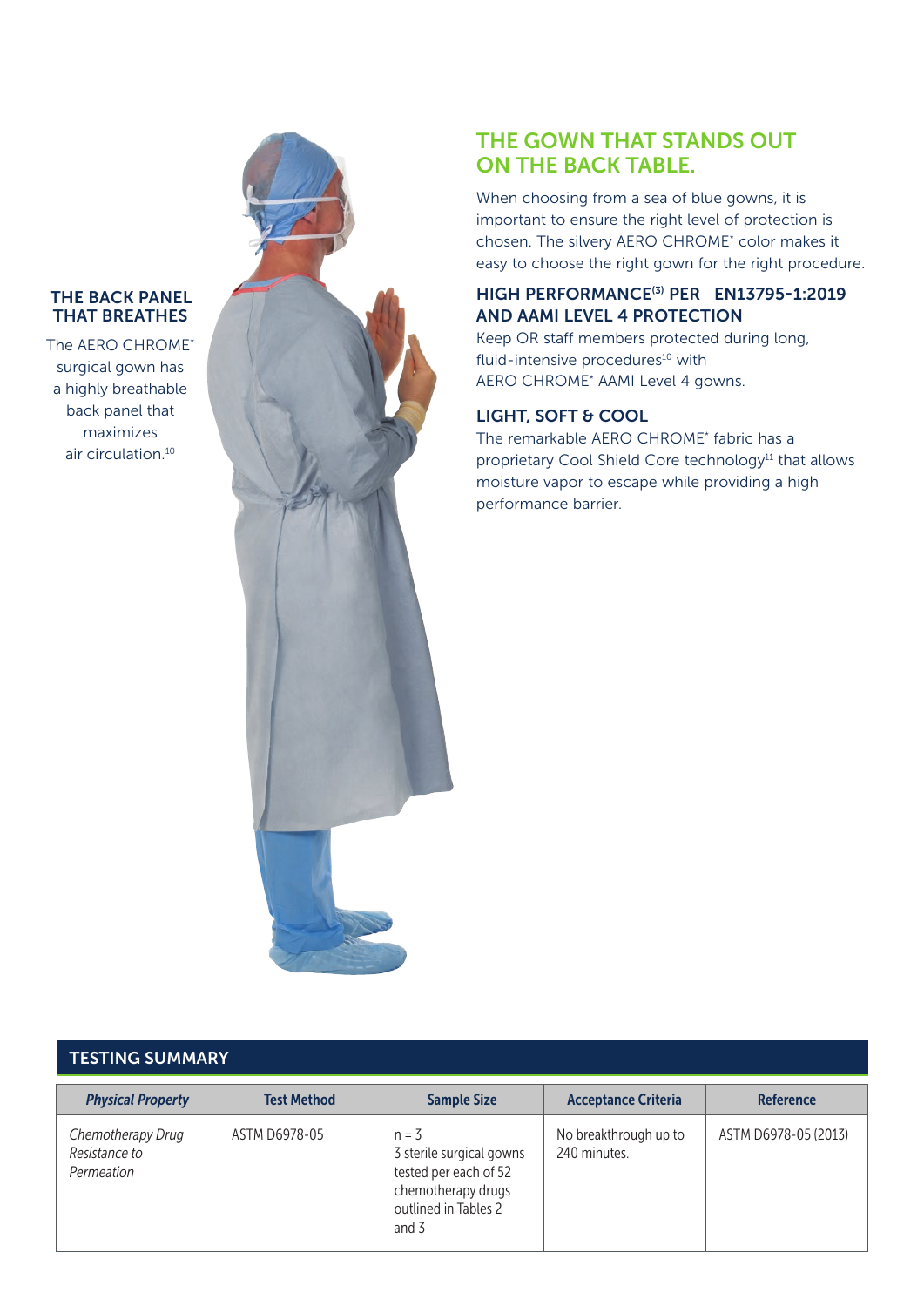# CHEMOTESTED: CONFIDENT THAT YOU ARE PROTECTED

### THE RESULTS SPEAK FOR THEMSELVES

To ensure you are protected we tested AERO CHROME\* Breathable Performance Surgical Gown against 52 chemotherapy drugs<sup>1</sup>.

#### The following chemotherapy drugs and concentrations had no breakthrough detected up to 240 minutes<sup>1</sup>:

#### CHEMOTHERAPY DRUGS

| <b>Tested Chemotherapy Drugs</b> | <b>Concentration</b>    | <b>Tested Chemotherapy Drugs</b> | <b>Concentration</b>  |
|----------------------------------|-------------------------|----------------------------------|-----------------------|
| Arsenic Trioxide                 | 1 mg/ml (1,000 ppm)     | Idarubicin                       | 1 mg/ml (1,000 ppm)   |
| Azacitidine                      | 25 mg/ml (25,000 ppm)   | Ifosfamide                       | 50 mg/ml (50,000 ppm) |
| Bendamustine                     | 5 mg/ml (5,000 ppm)     | Irinotecan                       | 20 mg/ml (20,000 ppm) |
| Bleomycin                        | 15 mg/ml (15,000 ppm)   | Mechlorethamine HCl              | 1 mg/ml (1,000 ppm)   |
| Bortezomib                       | 1 mg/ml (1,000 ppm)     | Melphalan                        | 5 mg/ml (5,000 ppm)   |
| <b>Busulfan</b>                  | 6 mg/ml (6,000 ppm)     | Methotrexate                     | 25 mg/ml (25,000 ppm) |
| Carboplatin                      | 10 mg/ml (10,000 ppm)   | Mitomycin C                      | 0.5 mg/ml (500 ppm)   |
| Carfilzomib                      | 2 mg/ml (2,000 ppm)     | Mitoxantrone                     | 2 mg/ml (2,000 ppm)   |
| Cisplatin                        | 1 mg/ml (1,000 ppm)     | Oxaliplatin                      | 2 mg/ml (2,000 ppm)   |
| Cyclophosphamide (Cytoxan)       | 20 mg/ml (20,000 ppm)   | Paclitaxel (Taxol)               | 6 mg/ml (6,000 ppm)   |
| Cytarabine                       | 100 mg/ml (100,000 ppm) | Paraplatin                       | 10 mg/ml (10,000 ppm) |
| Cytovene                         | 10 mg/ml (10,000 ppm)   | Pemetrexed Disodium              | 25 mg/ml (25,000 ppm) |
| Dacarbazine (DTIC)               | 10 mg/ml (10,000 ppm)   | Pertuzumab                       | 30 mg/ml (30,000 ppm) |
| Daunorubicin                     | 5 mg/ml (5,000 ppm)     | Raltitrexed                      | 0.5 mg/ml (500 ppm)   |
| Decitabine                       | 5 mg/ml (5,000 ppm)     | Retrovir                         | 10 mg/ml (10,000 ppm) |
| Docetaxel                        | 10 mg/ml (10,000 ppm)   | Rituximab                        | 10 mg/ml (10,000 ppm) |
| Doxorubicin Hydrochloride        | 2 mg/ml (2,000 ppm)     | Temsirolimus                     | 25 mg/ml (25,000 ppm) |
| Ellence                          | 2 mg/ml (2,000 ppm)     | Topotecan HCl                    | 1 mg/ml (1,000 ppm)   |
| Erbitux                          | 2 mg/ml (2,000 ppm)     | Trastuzumab                      | 21 mg/ml (21,000 ppm) |
| Eribulin Mesylate                | 0.5 mg/ml (500 ppm)     | Triclosan                        | 2 mg/ml (2,000 ppm)   |
| Etoposide (Toposar)              | 20 mg/ml (20,000 ppm)   | Trisonex                         | 1 mg/ml (1,000 ppm)   |
| Fludarabine                      | 25 mg/ml (25,000 ppm)   | Vinblastine                      | 1 mg/ml (1,000 ppm)   |
| Fluorouracil                     | 50 mg/ml (50,000        | Vincristine Sulfate              | 1 mg/ml (1,000 ppm)   |
| Fulvestrant                      | 50 mg/ml (50,000 ppm)   | Vinorelbine                      | 10 mg/ml (10,000 ppm) |
| Gemcitabine (Gemzar)             | 38 mg/ml (38,000 ppm)   | Zoledronic Acid                  | 0.8 mg/ml (800 ppm)   |

| <b>Tested Chemotherapy Drugs</b> | <b>Concentration</b>  |
|----------------------------------|-----------------------|
| Idarubicin                       | 1 mg/ml (1,000 ppm)   |
| Ifosfamide                       | 50 mg/ml (50,000 ppm) |
| Irinotecan                       | 20 mg/ml (20,000 ppm) |
| Mechlorethamine HCI              | 1 mg/ml (1,000 ppm)   |
| Melphalan                        | 5 mg/ml (5,000 ppm)   |
| Methotrexate                     | 25 mg/ml (25,000 ppm) |
| Mitomycin C                      | 0.5 mg/ml (500 ppm)   |
| Mitoxantrone                     | 2 mg/ml (2,000 ppm)   |
| Oxaliplatin                      | 2 mg/ml (2,000 ppm)   |
| Paclitaxel (Taxol)               | 6 mg/ml (6,000 ppm)   |
| Paraplatin                       | 10 mg/ml (10,000 ppm) |
| Pemetrexed Disodium              | 25 mg/ml (25,000 ppm) |
| Pertuzumab                       | 30 mg/ml (30,000 ppm) |
| Raltitrexed                      | 0.5 mg/ml (500 ppm)   |
| Retrovir                         | 10 mg/ml (10,000 ppm) |
| Rituximab                        | 10 mg/ml (10,000 ppm) |
| Temsirolimus                     | 25 mg/ml (25,000 ppm) |
| Topotecan HCl                    | 1 mg/ml (1,000 ppm)   |
| Trastuzumab                      | 21 mg/ml (21,000 ppm) |
| Triclosan                        | 2 mg/ml (2,000 ppm)   |
| <b>Trisonex</b>                  | 1 mg/ml (1,000 ppm)   |
| Vinblastine                      | 1 mg/ml (1,000 ppm)   |
| Vincristine Sulfate              | 1 mg/ml (1,000 ppm)   |
| Vinorelbine                      | 10 mg/ml (10,000 ppm) |
| Zoledronic Acid                  | 0.8 mg/ml (800 ppm)   |